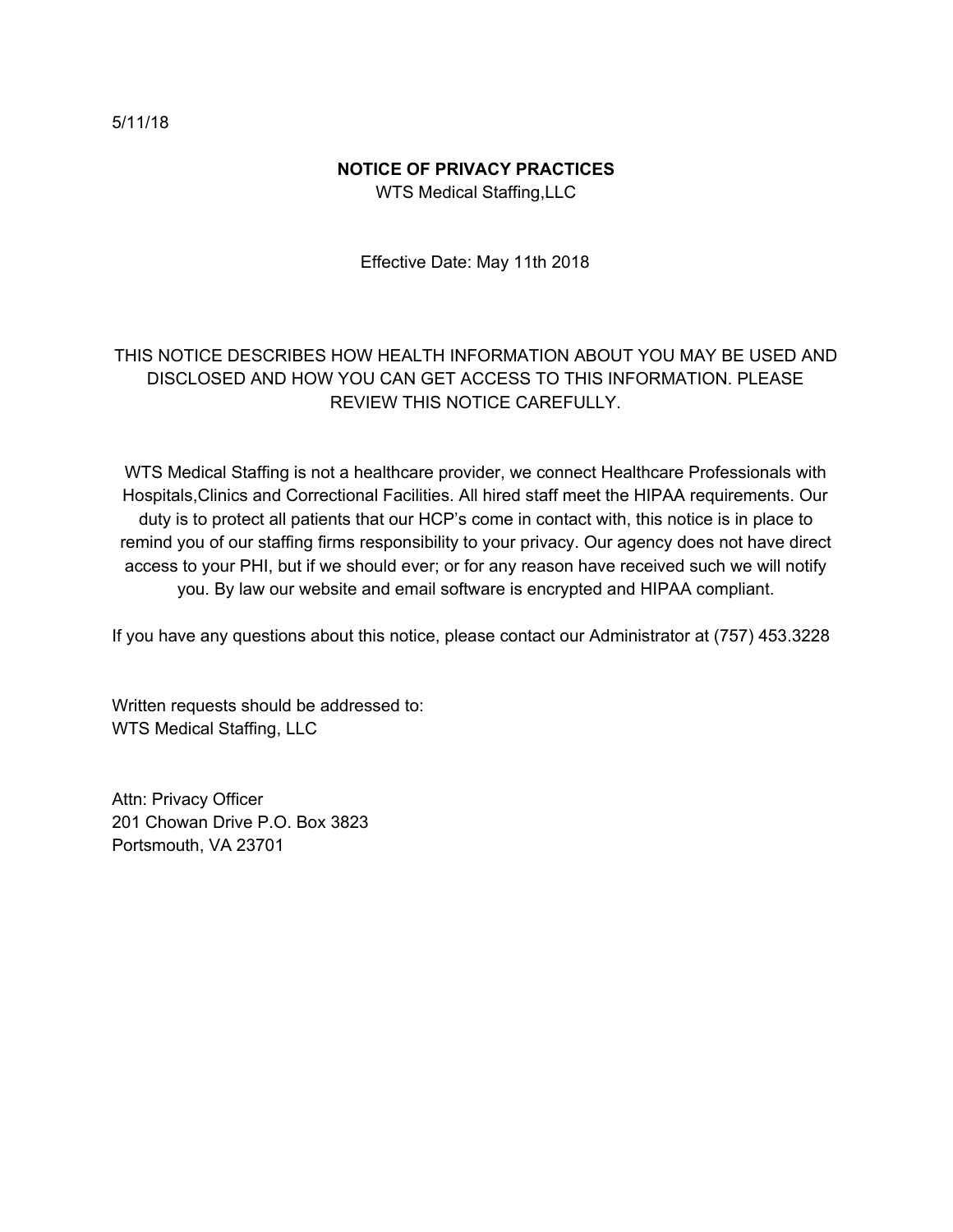#### **OUR PLEDGE REGARDING HEALTH INFORMATION**:

We understand that health information about you and your health care is personal. We are committed to protecting health information about you. We create a record of the care and services you receive from us. We need this record to provide you with quality care and to comply with certain legal requirements. This notice will tell you about the ways in which we may use and disclose health information about you. This notice also describes your rights to get access to the health information we keep about you and describes certain obligations we have regarding the use and disclosure of your health information.

We are required by law to: make sure that health information that identifies you is kept private;give you this notice of our legal duties and privacy practices with respect to health information about

you; and follow the terms of the Notice of Privacy Practices that is currently in effect.

## YOUR RIGHTS REGARDING HEALTH INFORMATION ABOUT YOU: YOU HAVE THE FOLLOWING RIGHTS WITH RESPECT TO YOUR PROTECTED HEALTH INFORMATION:

● Right to Inspect and Copy: You have the right to inspect and/or receive a copy of all or any part of your medical or health record, as provided by federal regulations. You may request and receive an electronic copy of your protected health information, or "PHI", if our Client maintains your PHI in an electronic health record.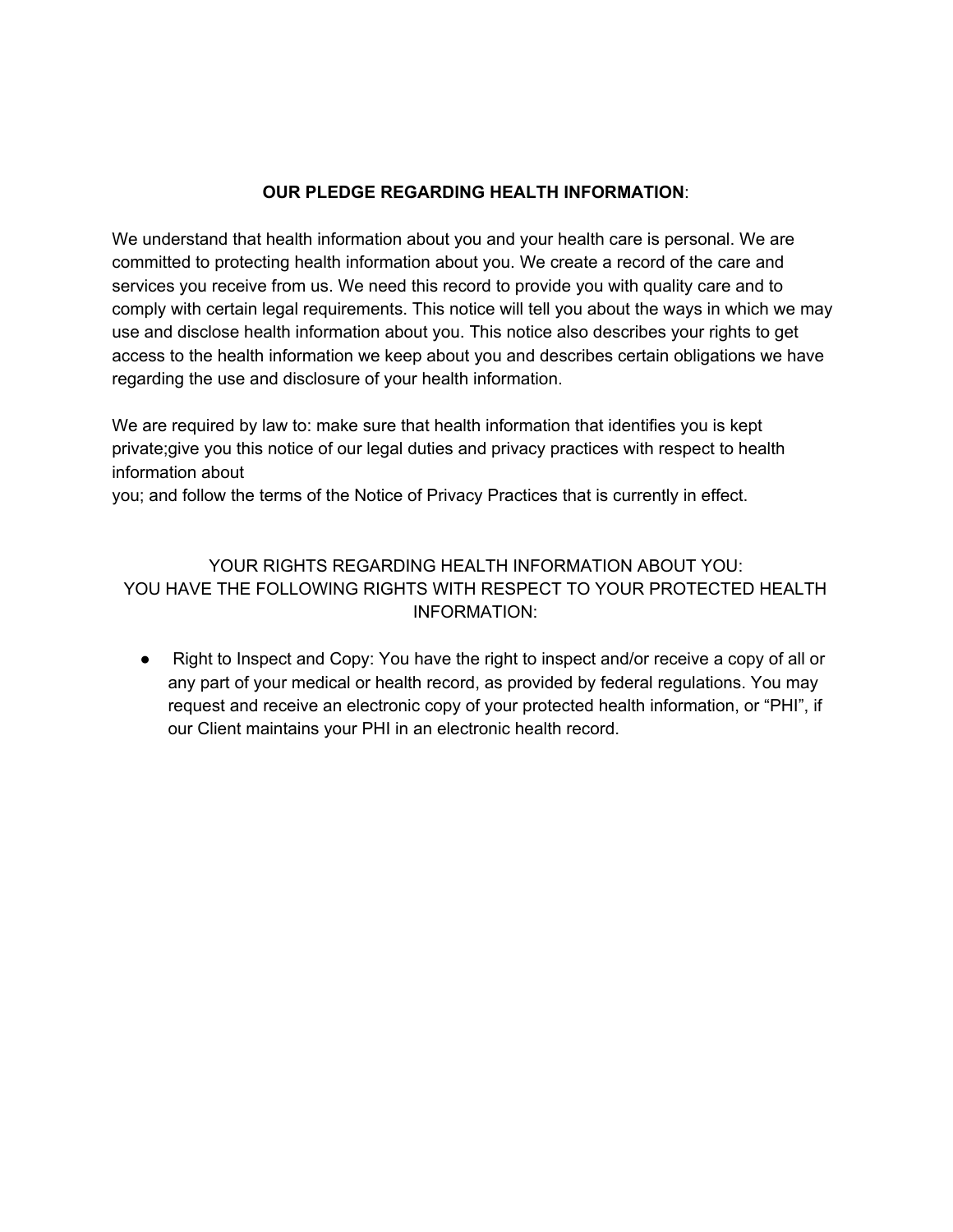## **HOW WE MAY USE AND DISCLOSE HEALTH INFORMATION ABOUT YOU WITHOUT YOUR AUTHORIZATION:**

As Required By Law: We may disclose your PHI when required to do so by federal, state, or local law.

Lawsuits and Disputes: If you are involved in a lawsuit or a dispute, we may disclose your PHI in response to a court or administrative order. We may also disclose your PHI in response to a subpoena, discovery request, or other lawful process by someone else involved in the dispute, but only if efforts have been made to tell you about the request or to obtain an order protecting the information requested.

Law Enforcement: We may disclose your PHI to law enforcement officials for law enforcement purposes including the following:

in reporting certain injuries, as required by law, gunshot wounds, burns, injuries to perpetrators of crime;

in response to a court order, subpoena, warrant, summons or similar process;

to identify or locate a suspect, fugitive, material witness, or missing person:

- Name and address
- Date of birth or place of birth;
- Social security number;
- Blood type or Rh factor;
- Type of injury;
- Date and time of treatment and/or death, if applicable; and
- A description of distinguishing physical characteristics.

about the victim of a crime, if the victim agrees to disclose or under certain limited

circumstances, we are unable to obtain the person's agreement;

about a death we believe may be the result of criminal conduct;

about criminal conduct at our facility; and

in emergency circumstances to report a crime; the location of the crime or

victims; or the identity, description, or location of the person who committed the crime.